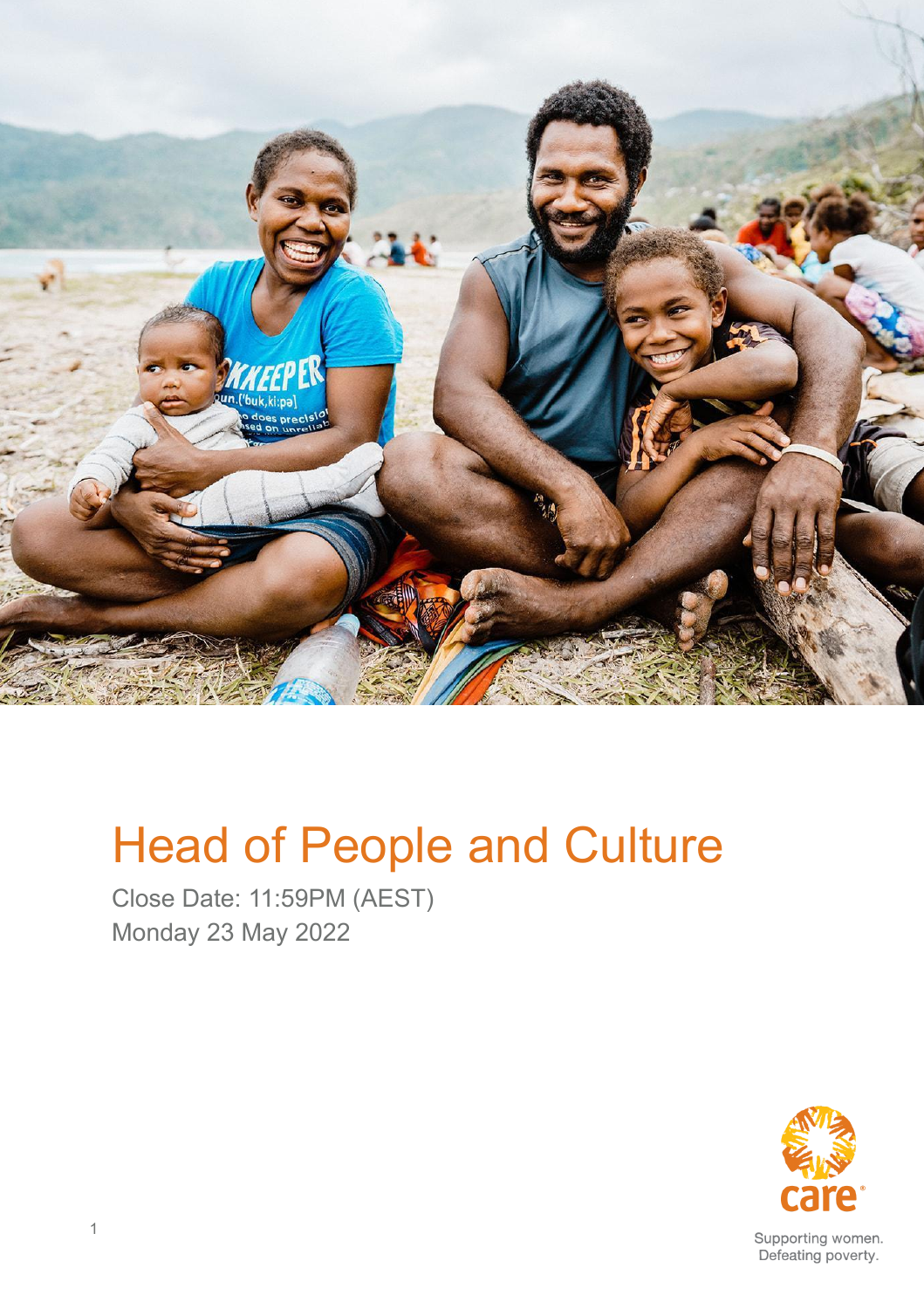#### **Who is CARE Australia?**

CARE Australia works to defeat global poverty by [supporting](https://www.youtube.com/watch?v=CMs79sOO9Hs) women to create lasting change in their communities around the world. Our programs focus on women because we know that when one woman breaks free from poverty, she brings another four people with her — and that's a powerful multiplier.

We work in partnership with local community leaders to prepare for, respond to, and recover from humanitarian crises and shock. And we support people to determine their own futures by challenging unjust systems that keep people in poverty.

Our poverty-fighting programs work to provide equal opportunities for women that they have long been denied: the ability to earn an income, gain access to their fair share of resources, to lead and participate in decisions that affect their lives, and to be able to withstand the increasing impacts of climate disasters and other crises.

CARE Australia is one member of the global CARE Confederation, working with communities all over the world — every one of us tightly focused on where we can each best support local communities to defeat poverty and social inequality.

CARE launched at the end of World War II, distributing packages of food and essential items to people whose homes, jobs, and way of life had been destroyed by war. Those first-ever CARE Packages became a global name for providing hope and compassion to those who needed it regardless of their religion, ethnicity, gender, or beliefs.

- In 2020-21, CARE Australia assisted more than 2.3 million people directly across 26 countries, with revenue of \$77 million.
- We responded to 15 emergencies across 19 countries, and 903K people received humanitarian assistance.
- The global Confederation worked in 102 countries around the world, implementing 1,495 poverty-fighting development and humanitarian aid projects, reaching more than 100 million people directly and 157.7 million people indirectly.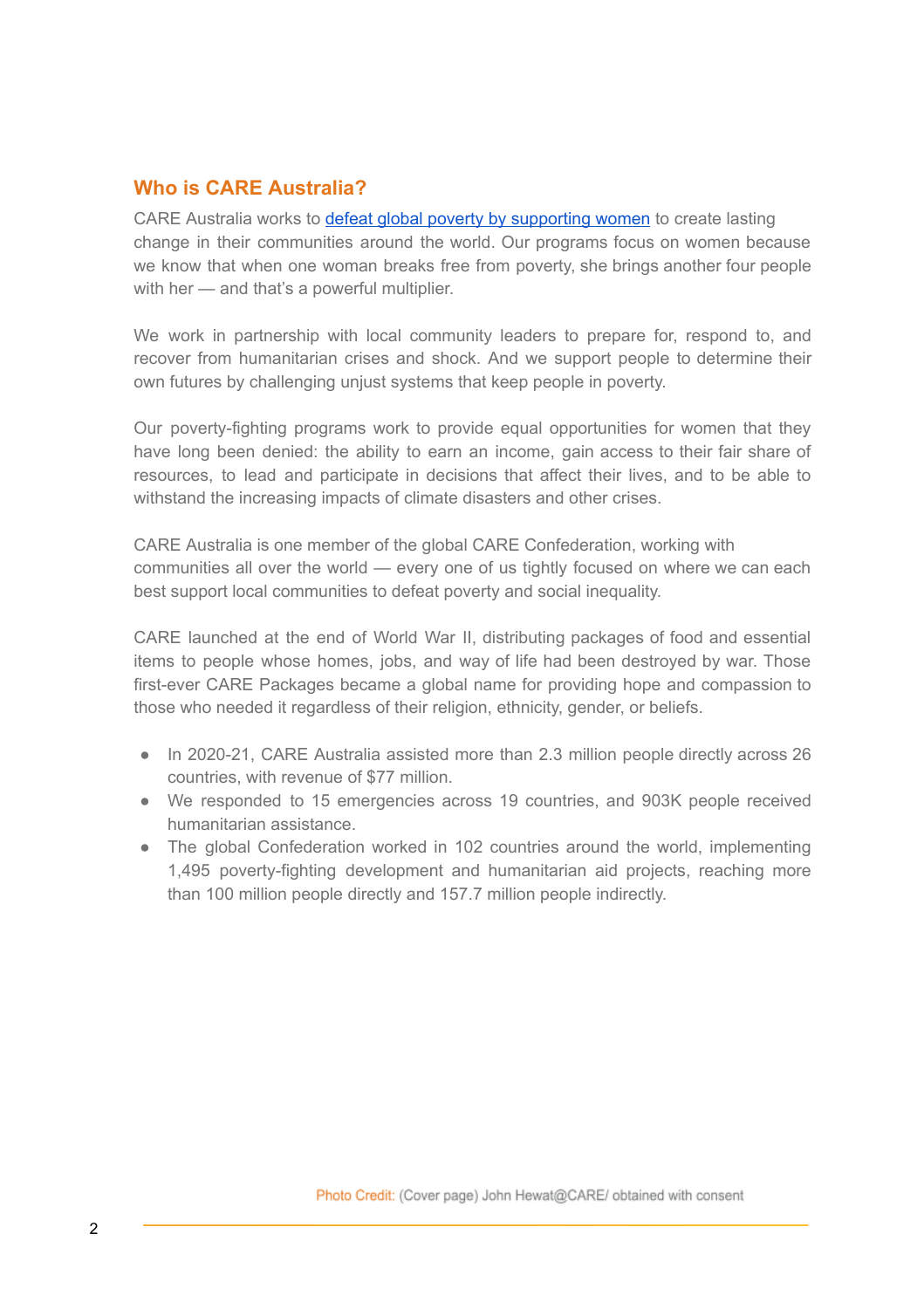#### **Position Description**

| Title:                      | <b>Head of People and Culture</b>                                                                                            |
|-----------------------------|------------------------------------------------------------------------------------------------------------------------------|
| <b>Classification:</b>      | Care Band 7                                                                                                                  |
| <b>Department:</b>          | <b>Enabling Services</b>                                                                                                     |
| Location:                   | Melbourne or Canberra                                                                                                        |
| <b>Position reports to:</b> | Director Strategy & Enabling Services                                                                                        |
| <b>Position Type:</b>       | Fixed term (two years contract with possibility of<br>extension for another one year), full time or part-time<br>$(0.8$ FTE) |

#### **About CARE Australia**

CARE Australia supports women around the globe to save lives, defeat poverty and achieve social justice. We work in partnership with local communities to provide equal opportunities for women that they have long been denied: the ability to earn an income, gain access to their fair share of resources, to lead and participate in decisions that affect their lives, and to be able to withstand the increasing impacts of climate disasters and other crises.

CARE Australia is a member of the CARE International confederation. We strive for a world of hope, tolerance and social justice, where poverty has been overcome and people live in dignity and security.

#### **About the Department**

The Enabling Services Department is responsible for partnering with CARE Australia and the Country Offices we support to deliver a range of enabling services and advice relating to strategy, governance, risk, quality, compliance, people and culture, finance, business support and information technology. The Department plays a pivotal role in supporting the organisation to achieve its strategic impact and by supporting organisational change. In addition to the support it provides to CARE Australia, the Department also provides support to a range of international CARE Country Offices and liaises with the CARE International confederation.

Within the Enabling Services team, the current HR team provides support and oversight to all of our current HR functions and services including providing HR advice, supporting learning and development, overseeing health and safety, performance management, recruitment and selection, workplace relations, staff development etc.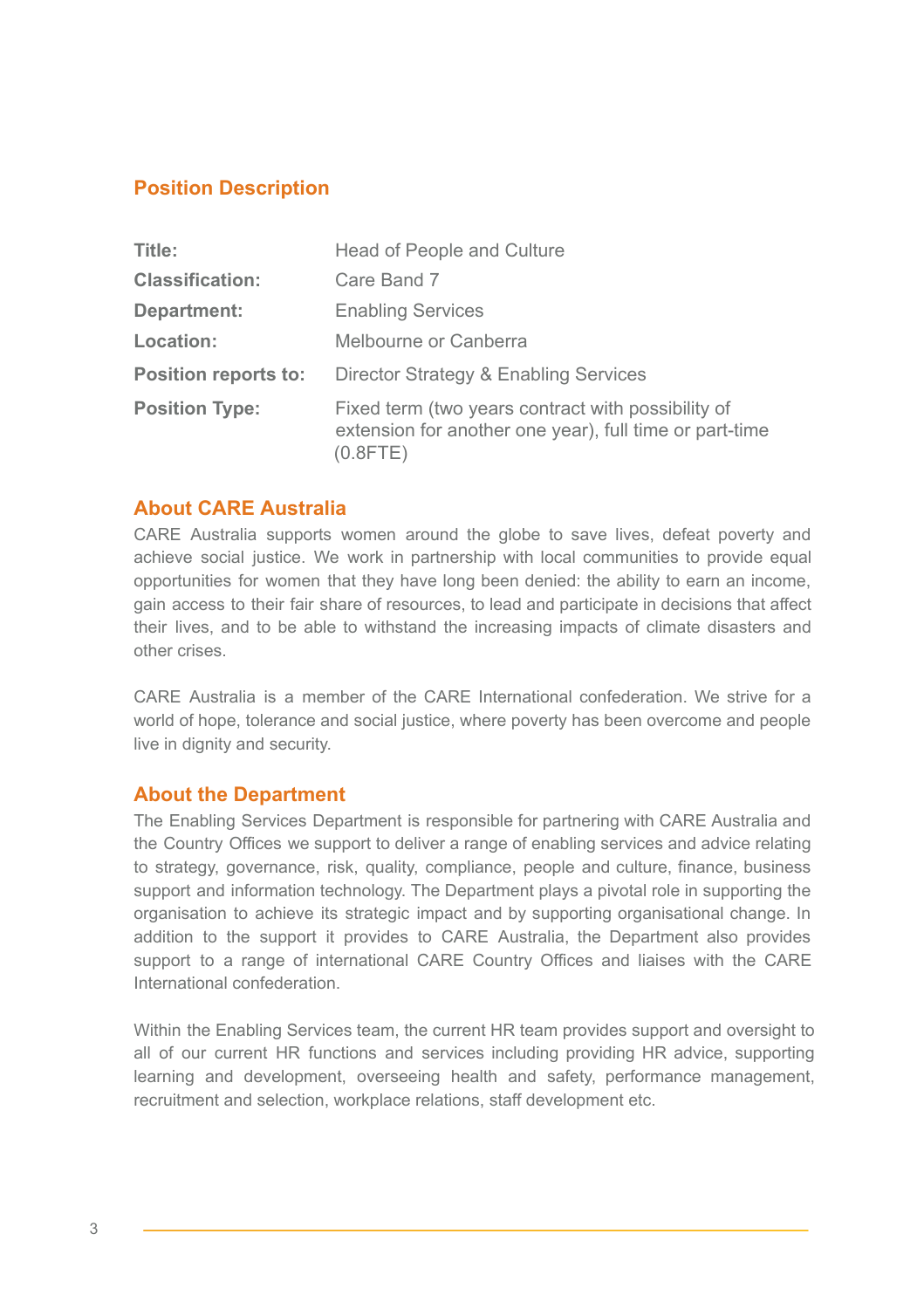#### **About the Role**

The primary focus of this newly created Head of People and Culture role is to reimagine our People and Culture capability so that we can successfully enable delivery of our People and Culture Strategy. You will lead the redesign of our HR practices, policies and procedures so that we can develop forward-looking approaches to talent attraction and retention, employee experience, team coaching and empowerment, employee wellbeing and learning and development.

Through leading implementation of our People and Culture strategy, you will drive a human centred approach to how we work and reimagine our HR function and our organisational culture so that we can facilitate a positive employee experience and enable an agile, empowered, diverse and inclusive culture.

You will be an experienced People and Culture leader who is also able to roll up their sleeves to share their expertise, technical knowledge and advice with our people whilst also drawing on your curiosity, problem solving skills, innovative and strategic thinking and passion for people to help us think outside the box.

The role will work closely with all areas of CARE Australia to support the reimagining of our people and culture functions and will also provide support, as needed, to Country Offices (through supporting Country Directors and HR Counterparts).

CARE managers exemplify our commitment to the prevention of sexual harassment, exploitation and abuse, and the protection of children in our work. CARE managers are role models for their team, and consistently demonstrate our values of Courage, Ambition, Respect and Equality.

#### **Key Responsibilities**

- Lead evolution and implementation of our People Strategy, which ultimately seeks to create an agile, flexible, inclusive and empowered organisational culture
- Provide specialist advice to the Director Strategy & Enabling Services and our Executive team on talent attraction and retention strategies including leading and facilitating development of a talent management strategy and an organisational learning and development plan
- Lead development and implementation of policy frameworks to support the organisation's transition to a hybrid way of working
- Lead development and implementation of staff engagement strategies that are aligned to our values and facilitate a positive employee experience (throughout the employee lifecycle)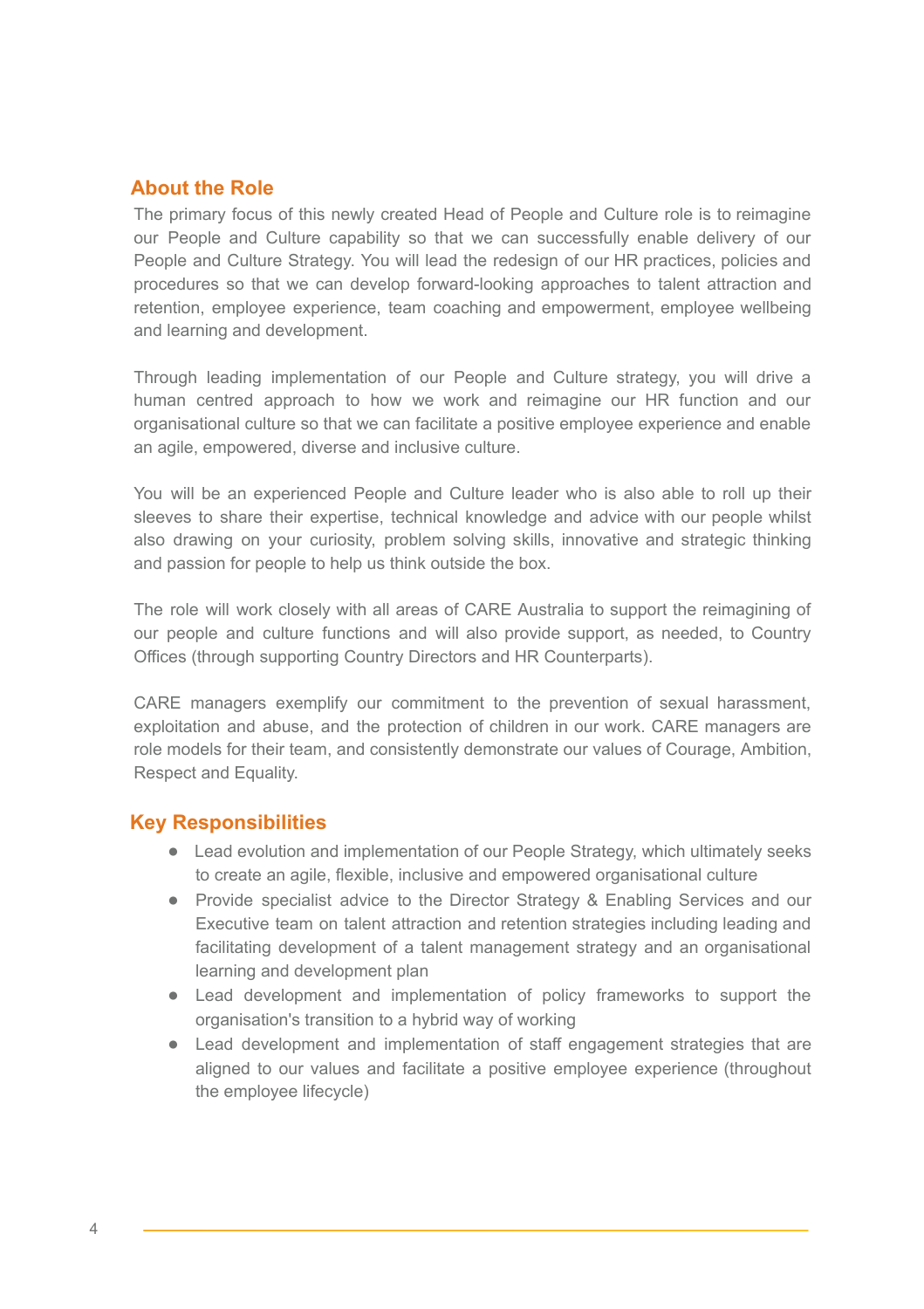- Reimagine HR business processes and develop and promote ways of working to foster a diverse, inclusive, flexible and empowered culture whilst also improving efficiency and effectiveness of people and culture functions and services
- Provide high level strategic advice and support on organisational change management
- Build organisational capability through coaching and developing leaders and teams to drive an engaged, human-centric and high-performance culture that empowers staff to achieve maximum impact and supports employee health and wellbeing
- Lead, promote and oversee organisational awareness, communication and compliance with HR legislative/ statutory requirements, codes, standards, guidelines including OHS/WHS and workers' compensation
- Provide advice to the Director Strategy & Enabling Services and broader Executive team on key people and culture strategies and emergent trends and issues,eg. talent acquisition and retention, hybrid ways of working, learning and development, employee wellbeing etc
- Manage the People and Culture team, providing oversight of operational functions and striving to create a culture of continual improvement around employee experience and wellbeing

#### **Selection Criteria**

- Demonstrated experience in successfully leading a people and culture function, such as 10+ years' work experience in a complex multi-faceted Not for Profit/ Services environment
- Strategic thinker with the ability to think critically, propose practical and cost-effective solutions, operationalise ideas and implement plans
- Expertise in organisational and change management (human-centred design expertise or experience desirable)
- Expertise in shaping and driving a high-performance, human-centred, agile, empowered and diverse culture
- A natural ability to lead and connect with people and build relationships at all levels
- Extensive knowledge of the Australian HR and IR environment
- Functional expertise in one or more of HR business partnering talent management, learning and development, leading cultural change and/or Employee Experience design
- Ability to support and coach managers in dealing with industrial relations and HR issues, including performance and change management
- You love a challenge, and are an innovative and a curious natural problem solver who can think outside of the box. You are also enthusiastic and driven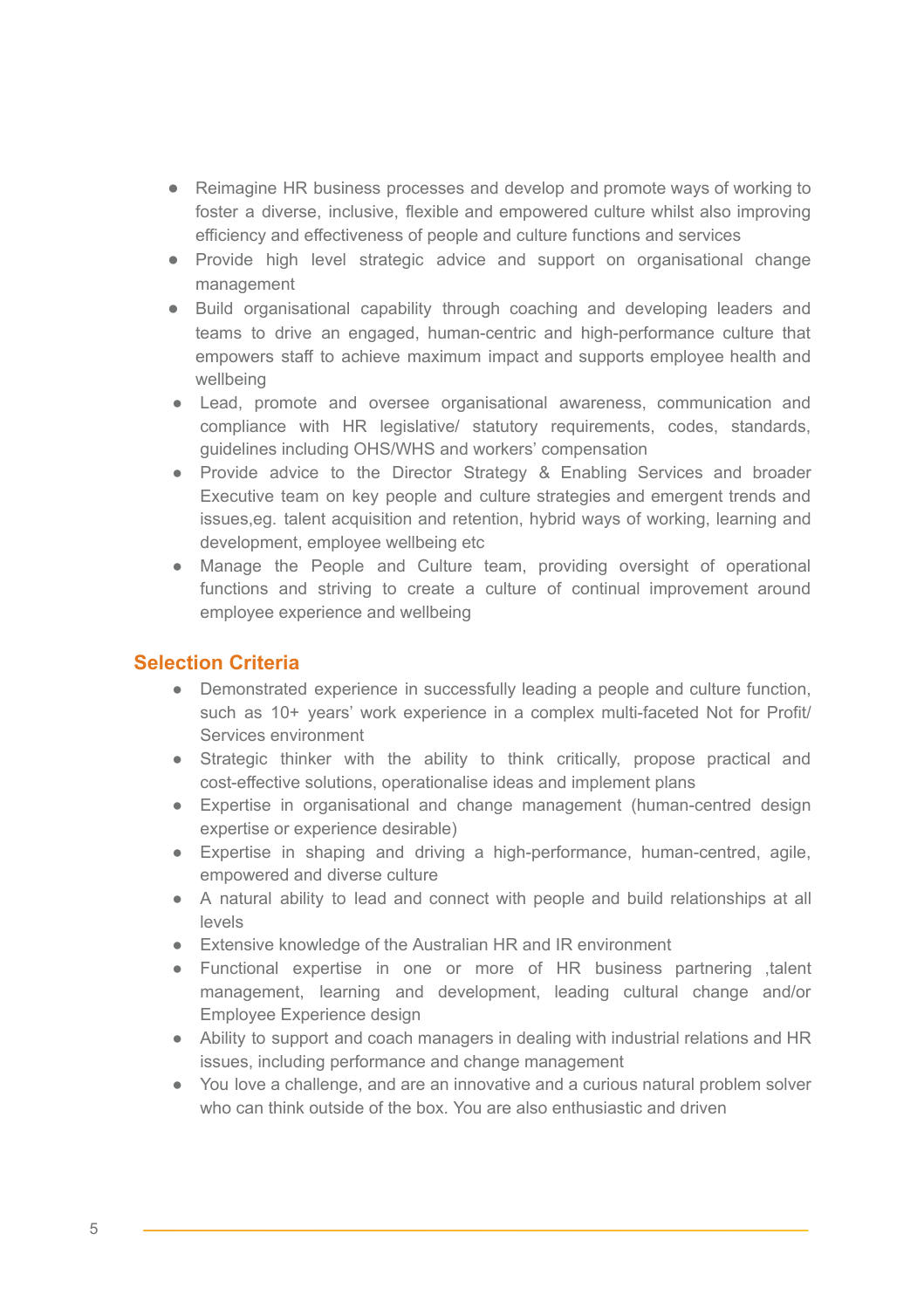● Tertiary qualifications in business, human resources or psychology or a related business discipline. Post-graduate qualifications desirable

Approved Director Strategy & Enabling Services May 2022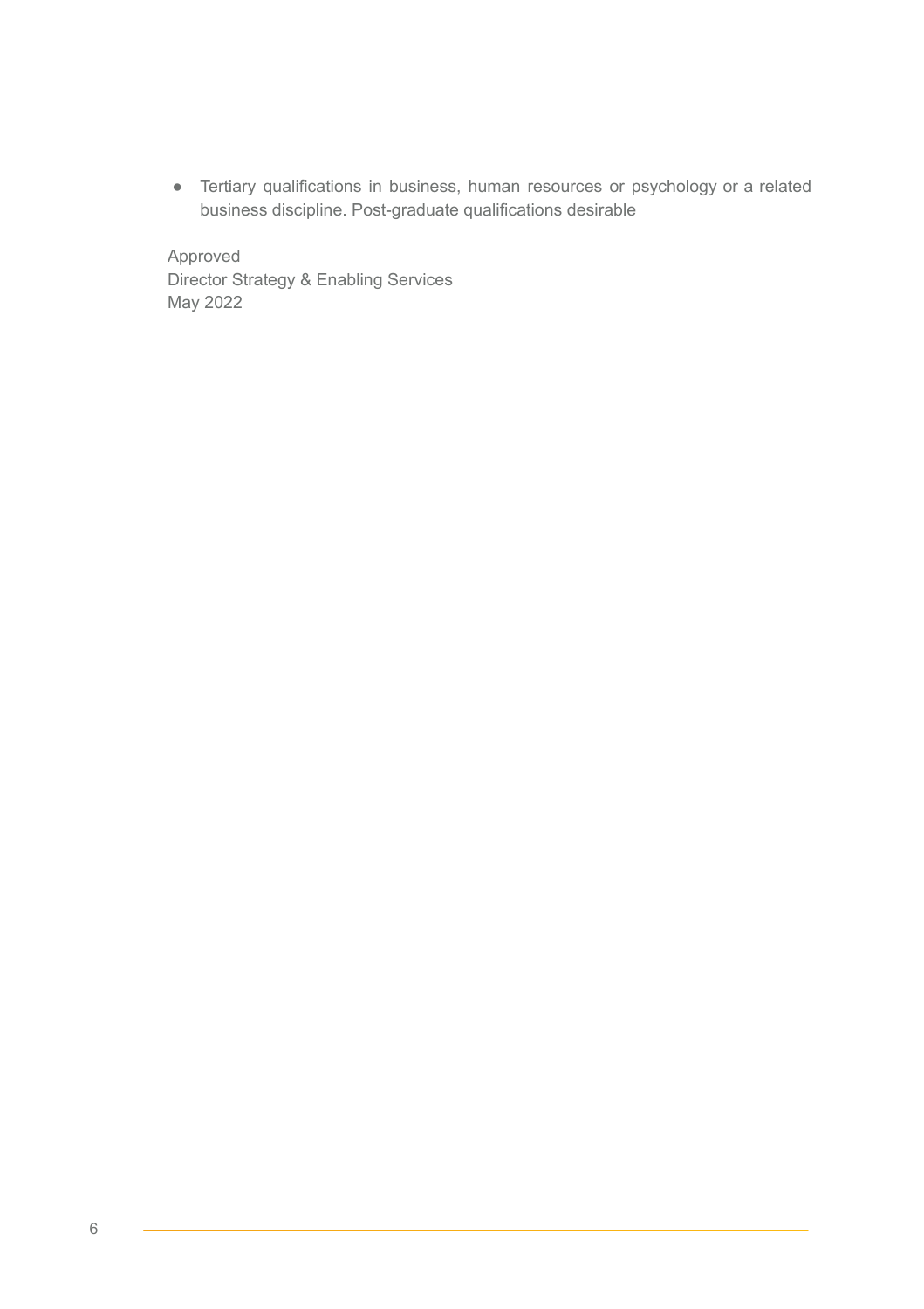## **CARE Australia Terms and Conditions for Australian-based staff**

| Title:          | Head of People and Culture                                                                                               |
|-----------------|--------------------------------------------------------------------------------------------------------------------------|
| Department:     | <b>Enabling Services</b>                                                                                                 |
| Location:       | Melbourne or Canberra                                                                                                    |
| Salary Range: 1 | <b>CARE Band 7</b><br>\$125,588 - \$139,835 plus 10% superannuation<br>(includes a Salary Package component of \$15,899) |

*The full-time salary noted above will be pro-rata if the successful candidate is filling a part-time (0.8 FTE) position.*

#### **Salary packaging**

We offer salary packaging options to all Australian-based employees.

Salary packaging can reduce your income tax by allowing you to pay for certain expenses with pre-tax dollars. You have the option to salary package your mortgage, rent, rates, loans, school fees, and more.

The Salary Package component means the base salary has a higher overall commercial value. Depending on your individual circumstances the commercial value of this salary can be approximately \$121,508 - \$150,000 (excluding superannuation). To understand how this could apply to your situation, you may wish to seek independent financial advice. Full details will be given to short listed candidates if requested.

**Employment details:** This fixed term job is subject to three months' probation. All entitlements are set out in the CA Contract of Employment. Full employment conditions are set out in the CA Human Resource Policy Manual.

**Working Hours:** All full-time employees work 37.5 hours per week. Each full-time employee is expected to work 7.5 hours during the course of a working day.

<sup>&</sup>lt;sup>1</sup> A cost of living adjustment of 3% is expected to be applied to the pay point in our salary scales from July 2022 (TBC).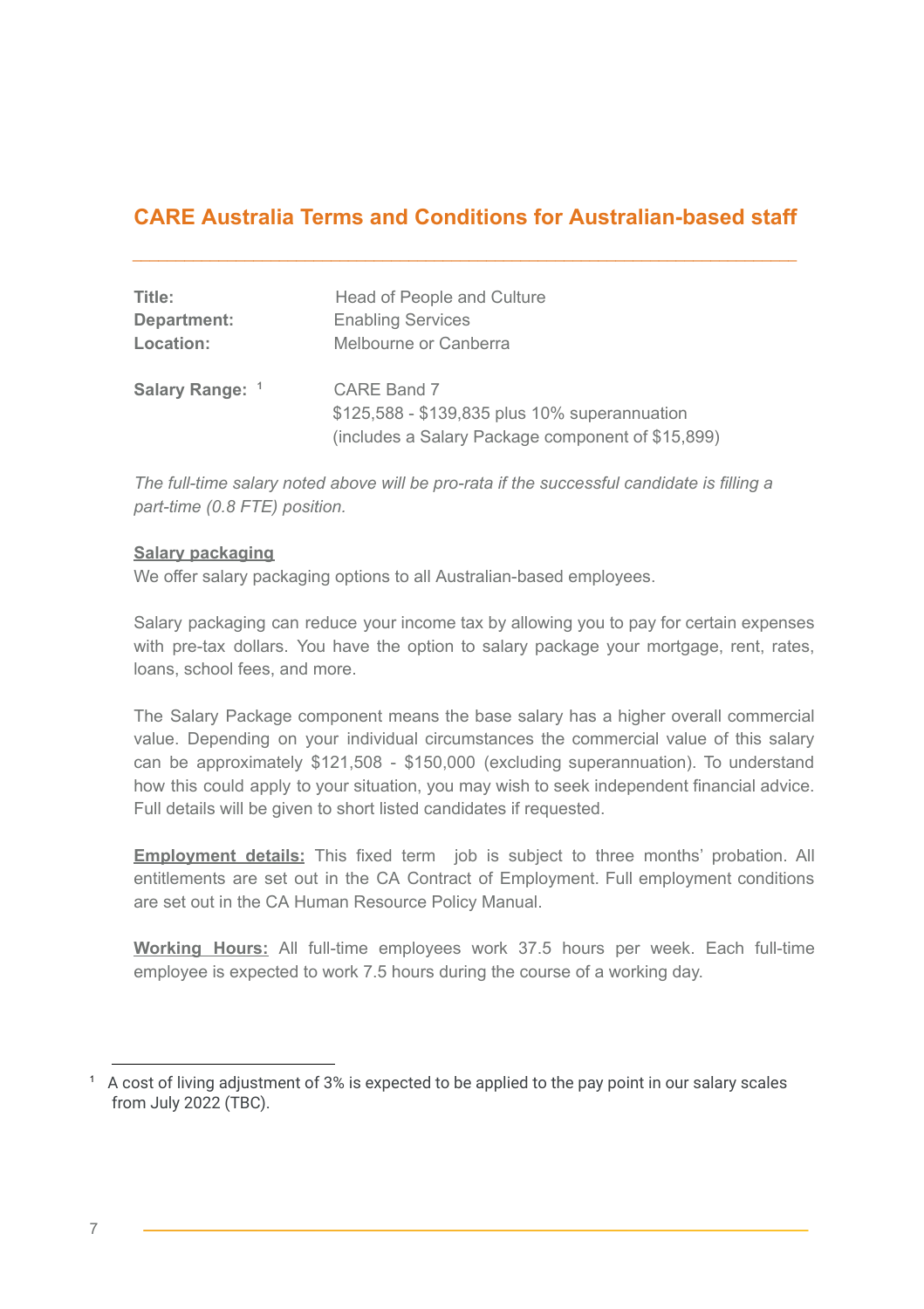# **Additional information and how to apply**

## To apply:

To apply for a job with CARE Australia, please review the Candidate Information Pack and complete the online application form linked to the relevant vacancy on our careers page [\(https://careaustralia.connxcareers.com](https://careaustralia.connxcareers.com/)).

Please ensure you attach your CV and cover letter at the bottom of our application form before clicking 'Apply Now'. Once you have submitted your application you will receive an automatic confirmation of receipt.

**Applications close**: 11:59 pm Australian Eastern Standard Time, Monday 23 May 2022.

**Before submitting your application, please ensure you can answer 'yes' to the following:**

- 1. Have you thoroughly reviewed the candidate information pack, including the terms and conditions for the role?
- 2. Have you completed the online application form?
- 3. Have you uploaded your cover letter addressing the selection criteria (max 2 pages) and your CV?
- 4. Is your application succinct and informative?

#### **Questions about the role?**

Please contact Sue Cunningham on [sue.cunningham@care.org.au](mailto:sue.cunningham@care.org.au) (please do **not** email applications to this address).

#### Right to work in Australia for international applicants

CA is not in a position to sponsor Australian working visas. In applying for an Australian-based position you will be expected to already have a valid Australian work permit (permanent residency or applicable work visa). Information on Australian visas and working entitlements are available from the Australian Government Department of Home Affairs.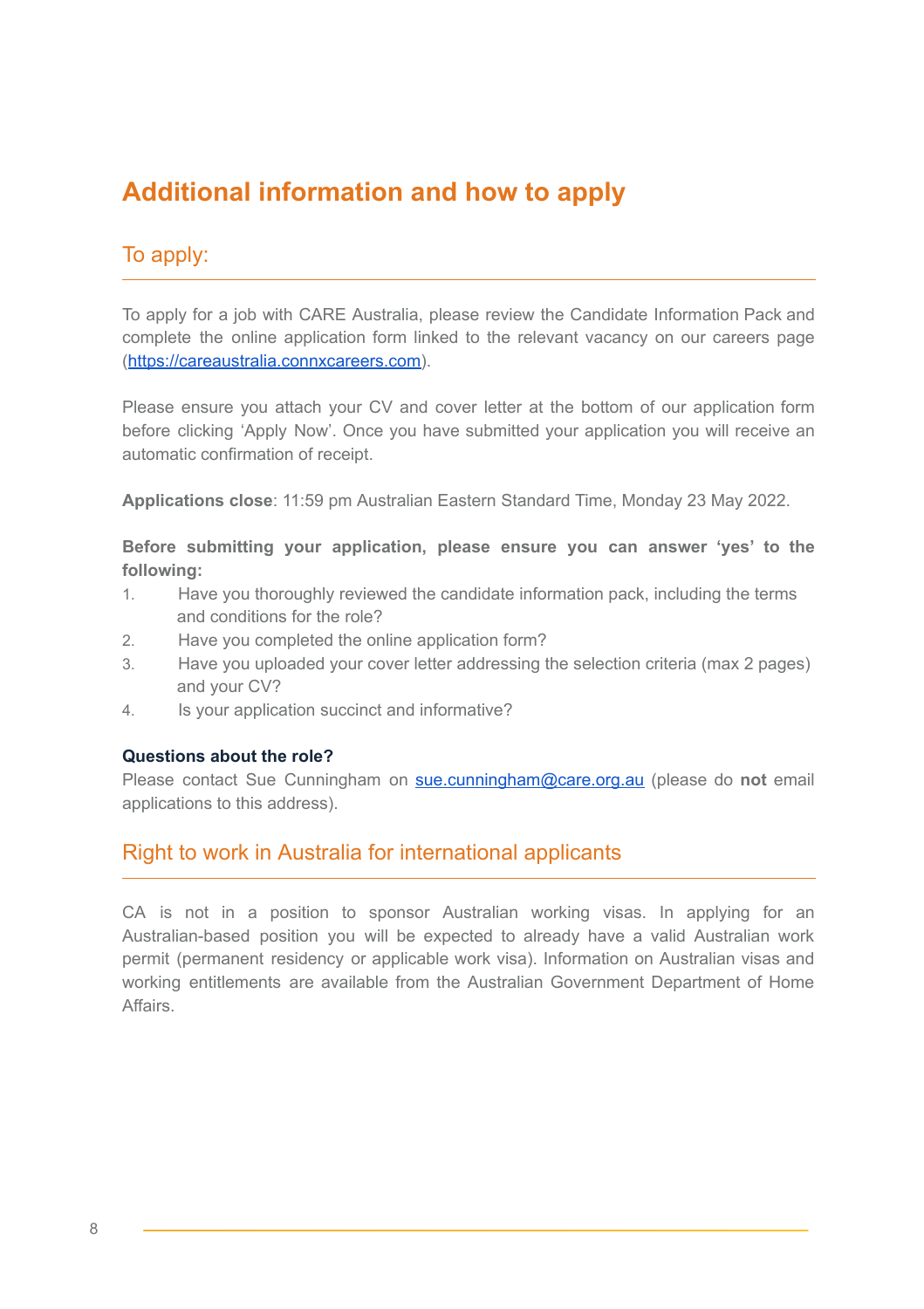## Child Protection and Protection from Sexual Harassment, Exploitation and Abuse

We are committed to each other and to the protection of the people we serve. We do not tolerate sexual misconduct within or external to our organisation, and we embed child protection in all we do. Child protection and protection from sexual harassment, exploitation and abuse, are fundamental to our relationships, including employment, and our recruitment practices are designed to ensure we only recruit people who are suitable to work with other staff and the people we serve. As well as pre-employment checks including police checks and background checks, we will use the recruitment and reference process to ensure potential new staff understand and are aligned with these expectations.

CA will seek information from a job applicant's previous employer about the applicant's suitability for the role. Any allegations relating to sexual exploitation, sexual abuse and/or sexual harassment and/or child abuse, which may or may not have been proven against the applicant, will be relevant information.

By submitting an application, the job applicant confirms that s/he has no objection to CA requesting the information specified above.

To find out more, please contact the Manager - Human Resources.

#### CARE Australia is a fully vaccinated workplace against COVID-19

CARE Australia considers the health and safety of our staff to be paramount, and we understand our duty of care obligations. CARE Australia recognises the scientific efficacy and safety of vaccines, and we believe vaccinations are the right thing to do for our colleagues, our families and friends, and for the people that we work with.

CARE Australia employees overwhelmingly support the implementation of a fully vaccinated workplace.

Our policy settings aim to assist CARE Australia reduce the risk of COVID–19 affecting our personnel and communities where we work; delay and control its spread within the larger society of which we are part; and enable safe programming and essential travel without exposing personnel, partners, communities, and others to unnecessary risks.CARE Australia requires staff to maintain an up-to-date vaccination status against COVID-19 (even if such persons are not required to be vaccinated under applicable law), either as a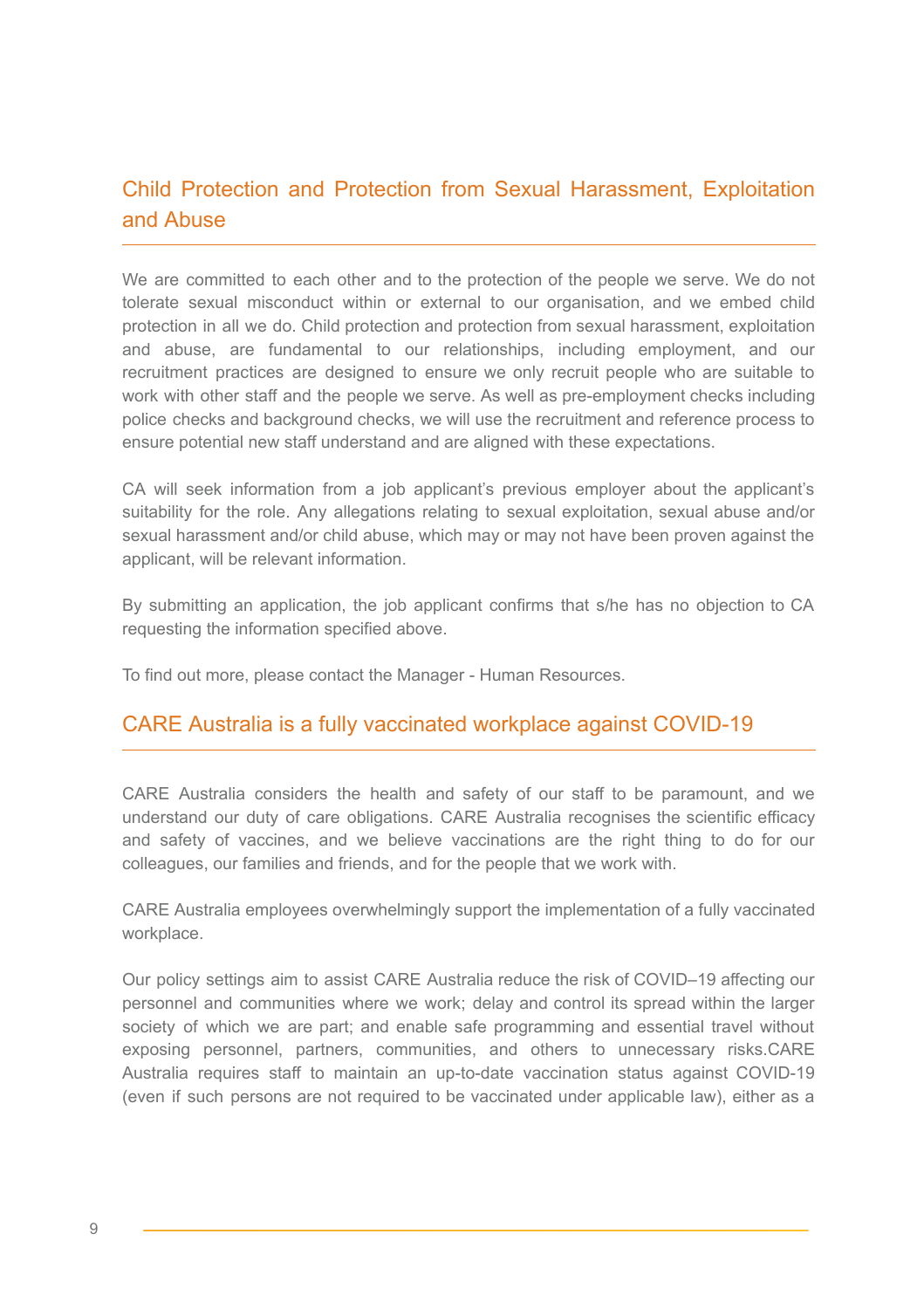condition of their employment or engagement, or as a condition of entry to CARE Australia premises.

#### Gender, diversity and inclusion

CA respects and values diversity, and does not discriminate on the basis of race, gender, ethnicity, age, disability, religion or politics. We are committed to embedding gender equality, diversity and inclusion throughout our organisational practices and in the programs we deliver. This commitment is reflected in all of our processes and policies, including recruitment and selection.

Our selection decisions embody transparency and fairness from the outset of a recruitment process through to the selection decision. This is demonstrated through advertising roles as broadly as possible and basing the selection of the successful applicant on merit. We endeavour to mitigate any potential bias in our selection committee shortlisting processes by ensuring all selection committees are gender balanced and independent.

To ensure all candidates can compete on an equal basis in the application and interview process, CARE will provide reasonable accommodations for assistance where requested. If you have any requirements that need to be considered as part of your application process, please do not hesitate to let us know.

#### The recruitment process and expected timeframes

CA appreciates the time and effort taken to apply for a position with us. We are committed to ensuring all recruitment processes are fair, efficient and transparent and we are committed to equal opportunity and diversity in the workplace. Below is some information on how our recruitment processes generally work and expected timeframes:

- All vacant positions are advertised on our website;
- Unless otherwise stated, roles are advertised for a minimum of 2 weeks;
- We aim to complete the short-listing process within 2-4 weeks following the close date of applications;
- Selection committee interviews are held for a select number of candidates either face-to-face or via the telephone, ideally within a month following the application close date;
- Additional background checks may be required prior to the interview such as Right to Work and Working Visas;
- Referee checking of the preferred candidates happens in the week following interviews. Referees will not be contacted without prior permission; and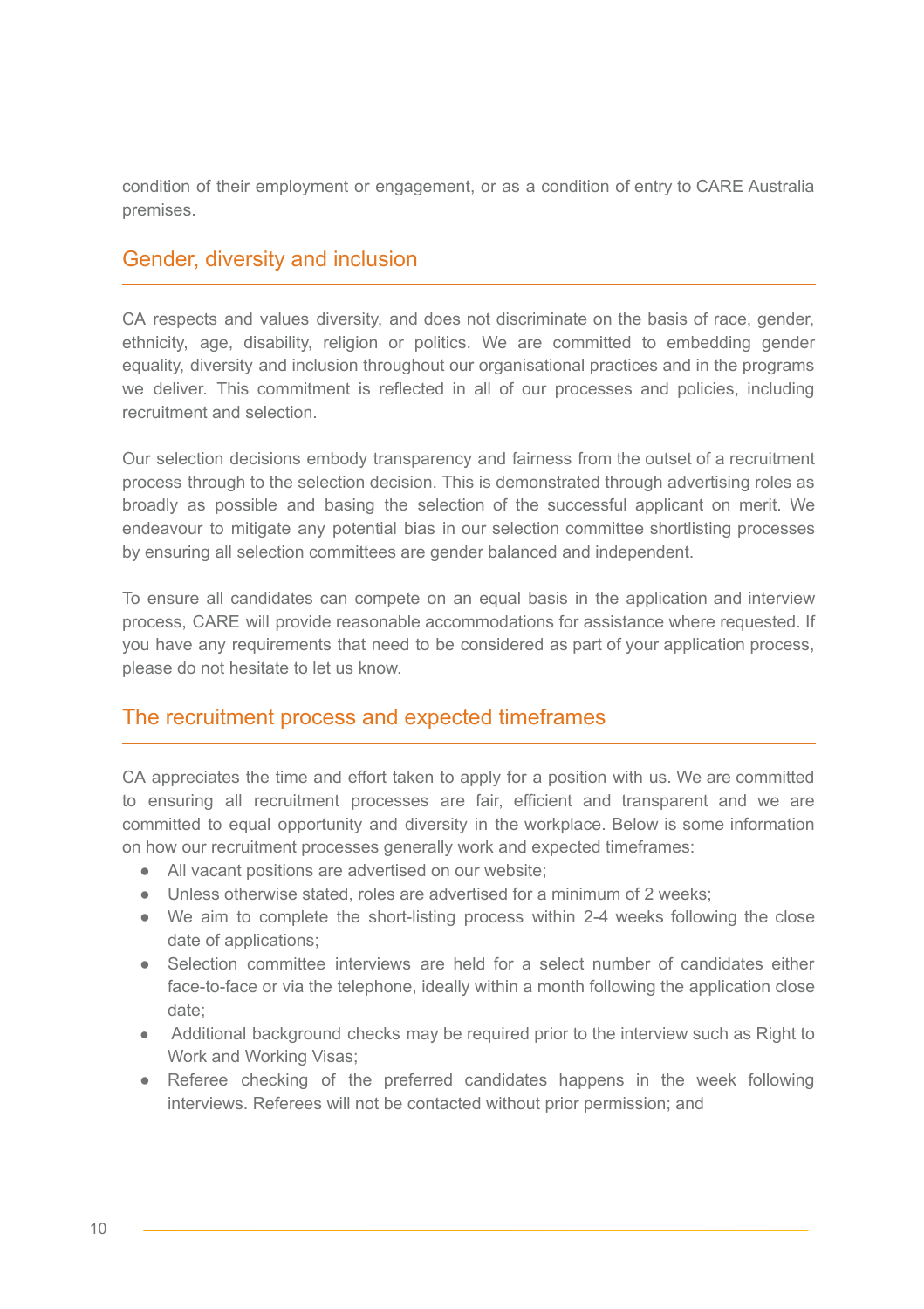● An Offer of Employment will ideally be made within a week of interviews.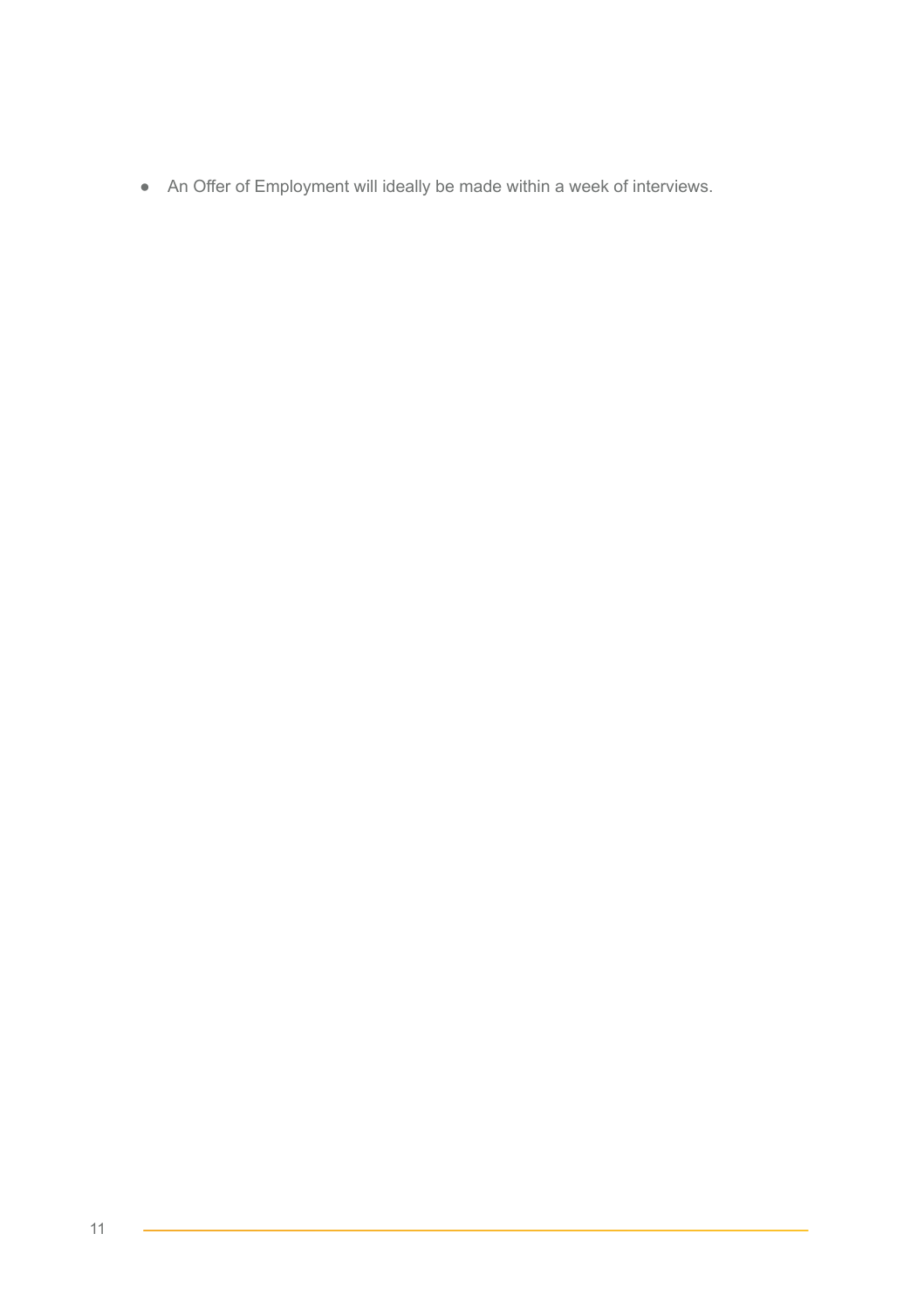# **Tips on how to prepare your application**

Your application is the first step towards a rewarding career with CA and our first impression of you. Therefore, it is important that you give yourself the strongest opportunity to succeed right from the beginning.

To improve your chances of selection we recommended that you:

- Thoroughly research CA, including our organisational goals, values, mission and vision;
- Carefully read the Position Description and ensure you understand the role you are applying for and that it is suited to your skills, experience and qualifications;
- Carefully read the Terms and Conditions and check whether you are eligible to apply, and that the salary and entitlements match your expectations; and
- If you wish to discuss the position, the selection process and the work environment, please phone the contact officer outlined in the candidate information pack.

To ensure an informed assessment of your suitability and claims for the position is conducted it is recommended that you complete all parts in the application process.

### Tips on how to prepare a CV

Your CV is one of the most useful tools in demonstrating your suitability for a role. When preparing your CV it is important to remember the following:

- Keep it simple and succinct, we recommend approximately 2-4 pages;
- List your relevant work experience in chronological order, starting from your current or most recent role;
- Do not just outline each position and employer, be sure to include your responsibilities and achievements in each position;
- Ensure relevant personal information is provided such as your name, contact number, address and email address as well as any period where you might be uncontactable;
- List your qualifications and the institute from which you received them;
- List at least 2 professional referees, their current role, contact details and their relationship with you. Friends and associates are not suitable as referees;
- Explain any gaps in your career (travel, having a family etc);
- Outline any relevant volunteering experience;
- Do not use abbreviations, slang or jargon; and
- There is no need to insert pictures or graphics, or attach any certificates or referee reports.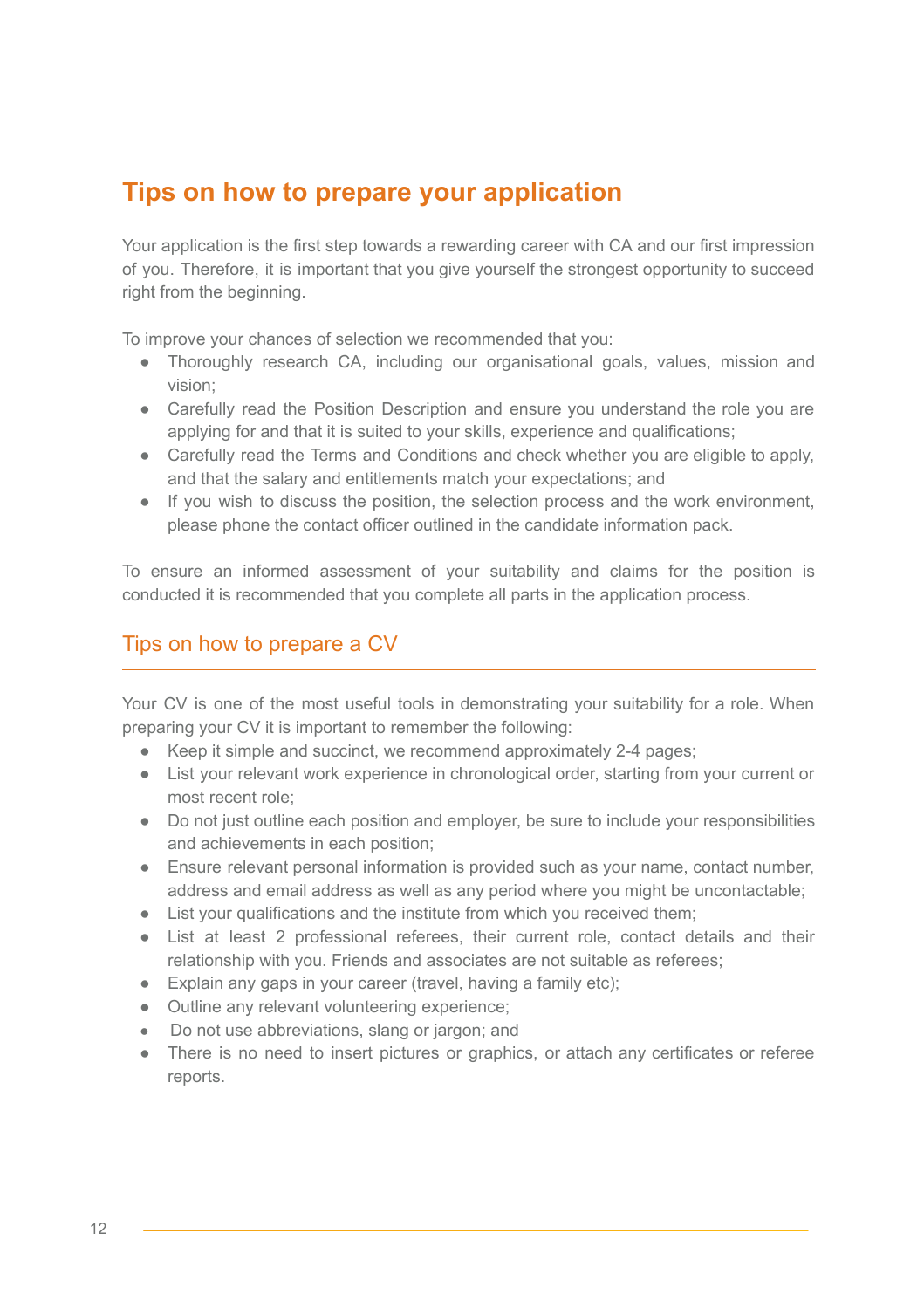# **Why work for us?**

CA is one of Australia's largest international aid and development agencies. By working for CA, you will make a direct contribution to the ongoing fight to address global poverty. As an organisation that pursues best practice in the work we do, we seek to support our staff through offering a comprehensive package of salary and benefits to complement and enhance your work with us.

Here is a brief list of some of the benefits available to CA staff. Note that outside of Australia, some benefits may vary from country to country to take into account local needs and differences.

#### Workplace diversity and flexibility

As part of our commitment to Gender Equity and Diversity, we recognise that our staff may need the flexibility to manage their life outside of the office. At CA, we have a range of creative solutions that may be negotiated where possible, on a case-by-case basis, to help you balance work with life. Examples include alternative or reduced hours or job-sharing arrangements.

#### Performance management

Our performance management framework helps you work closely with your manager to plan, manage, review and give feedback about your performance throughout the year, leading to a salary review based on your continuous improvement. Teamwork is part of our culture and we provide training to our staff and managers in communication and decision-making skills to ensure we remain engaged with the work we do.

#### Leave entitlements

CA employees have access to standard annual and personal leave and additional leave in recognition of long service. We have paid parental leave, and for eligible staff on overseas postings, we offer rest and rehabilitation leave and annual home leave in recognition of difficult working conditions.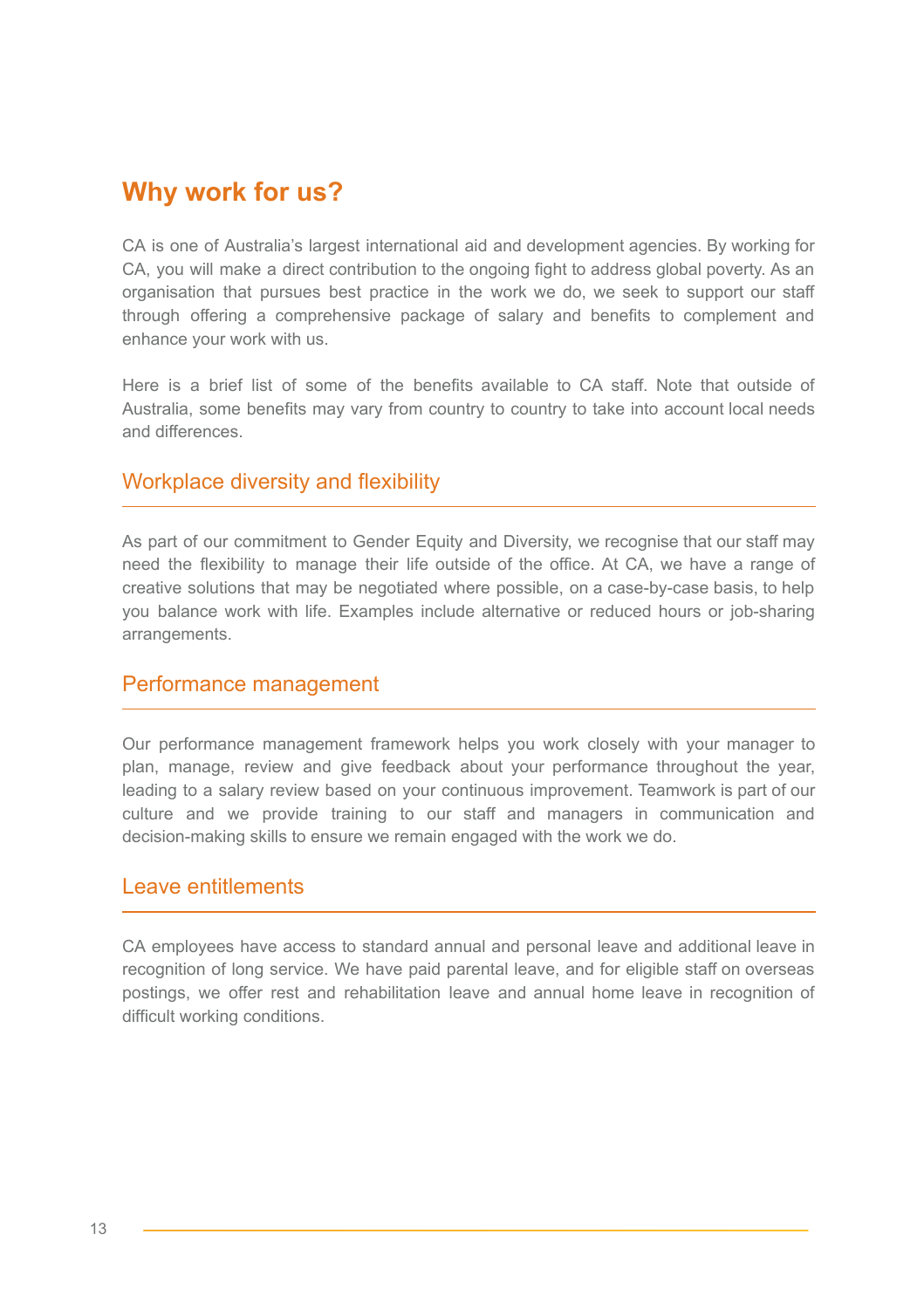#### Professional development

Our employees are amongst the best in their fields, and if an opportunity exists to help you continue to build your professional skills and prepare for future aspirations, our Professional Development opportunities will help you do just that. Ongoing staff who have been with us for longer than 12 months have the chance to apply for our Study Support scheme – helping you with reimbursements towards gaining a formal tertiary qualification.

## Employee Assistance Program

Our company-paid Employee Assistance Program provides support to our staff and their immediate family members through a free counselling service where any work or personal issues can be discussed confidentially.

Please note, this represents just a small selection of the benefits available to CA staff and does not constitute a legally binding document. Entitlements and other development opportunities are often subject to a qualifying period.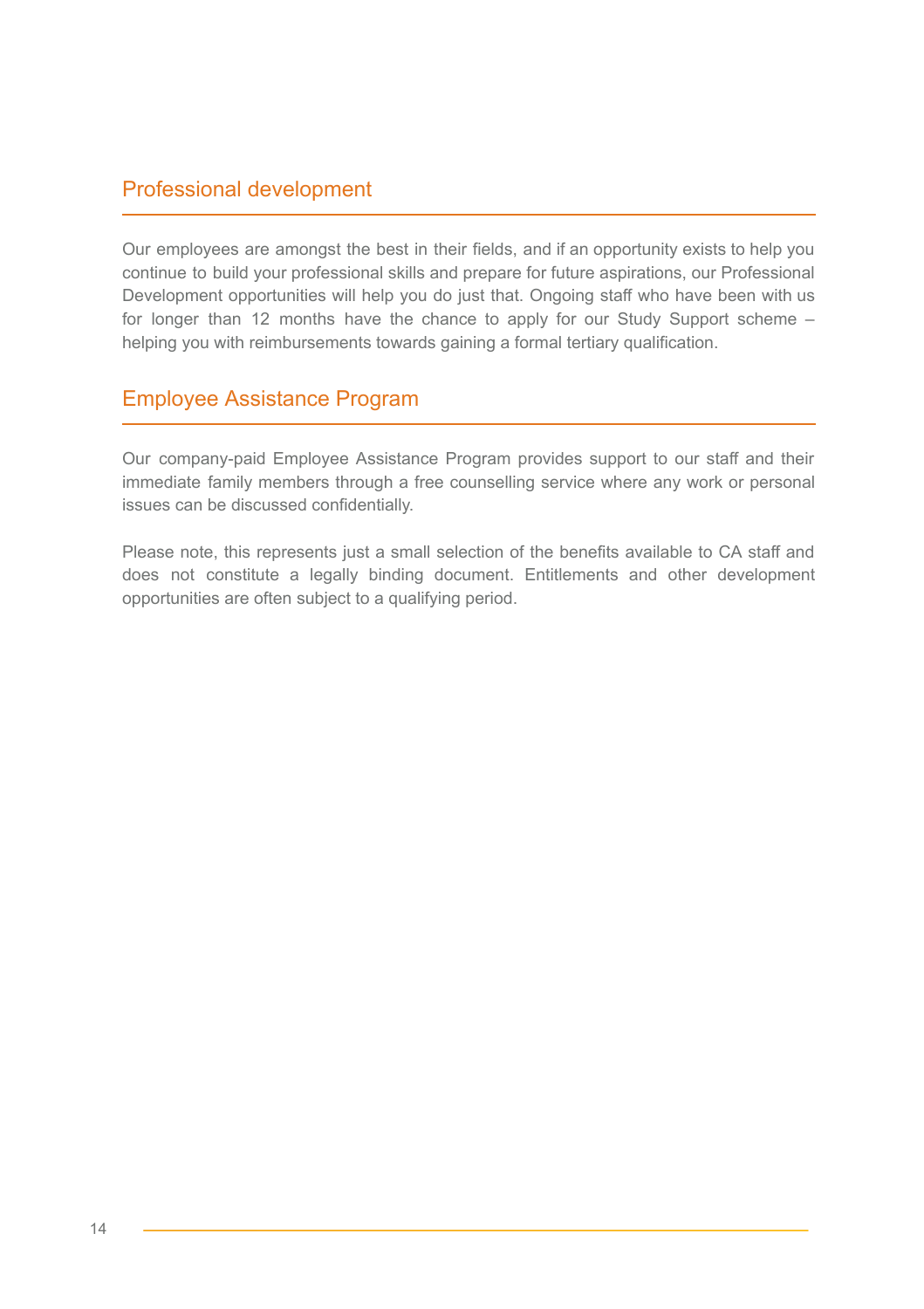# **Privacy Policy**

Your privacy is important to CA. Please read this carefully as it describes how we handle your personal information.

CA is committed to protecting and securing the privacy and confidentiality of your personal information. If at any point you want to know more about our policy, or are worried about your own details, or have ideas on how we can improve our practices, please let us know via [jobs@care.org.au.](mailto:jobs@care.org.au)

Importantly, CA is bound by the *Privacy Act 1998* (Cth) and the privacy provisions of other applicable legislation. In particular, CA must adhere to the *Australian Privacy Principles* in relation to collecting, holding, using, disclosing, securing and allowing access to your personal information.

We may revise this privacy policy from time to time by publishing a revised version on our website. That revised version takes effect from the time it is published.

#### Collection of personal information

CA collects and uses personal information about you in relation to your application for employment or volunteer/intern engagements with CA.

Your information is collected from you at the time you complete your application for employment or volunteer/intern engagement through our recruitment system. From time to time we may obtain personal information from third parties such as referee reports. When we do so, we will take reasonable steps to ensure that we make you aware of the collection of your information in accordance with Australian privacy law.

'Personal information' simply put is any information or opinion that can identify or be used to identify you.

During our recruitment process, CA may conduct some or all of the following pre-employment screening checks:

- Confirmation of qualification/education levels;
- Confirmation of previous employment;
- Criminal history/background checks;
- Health check; and
- Reference checks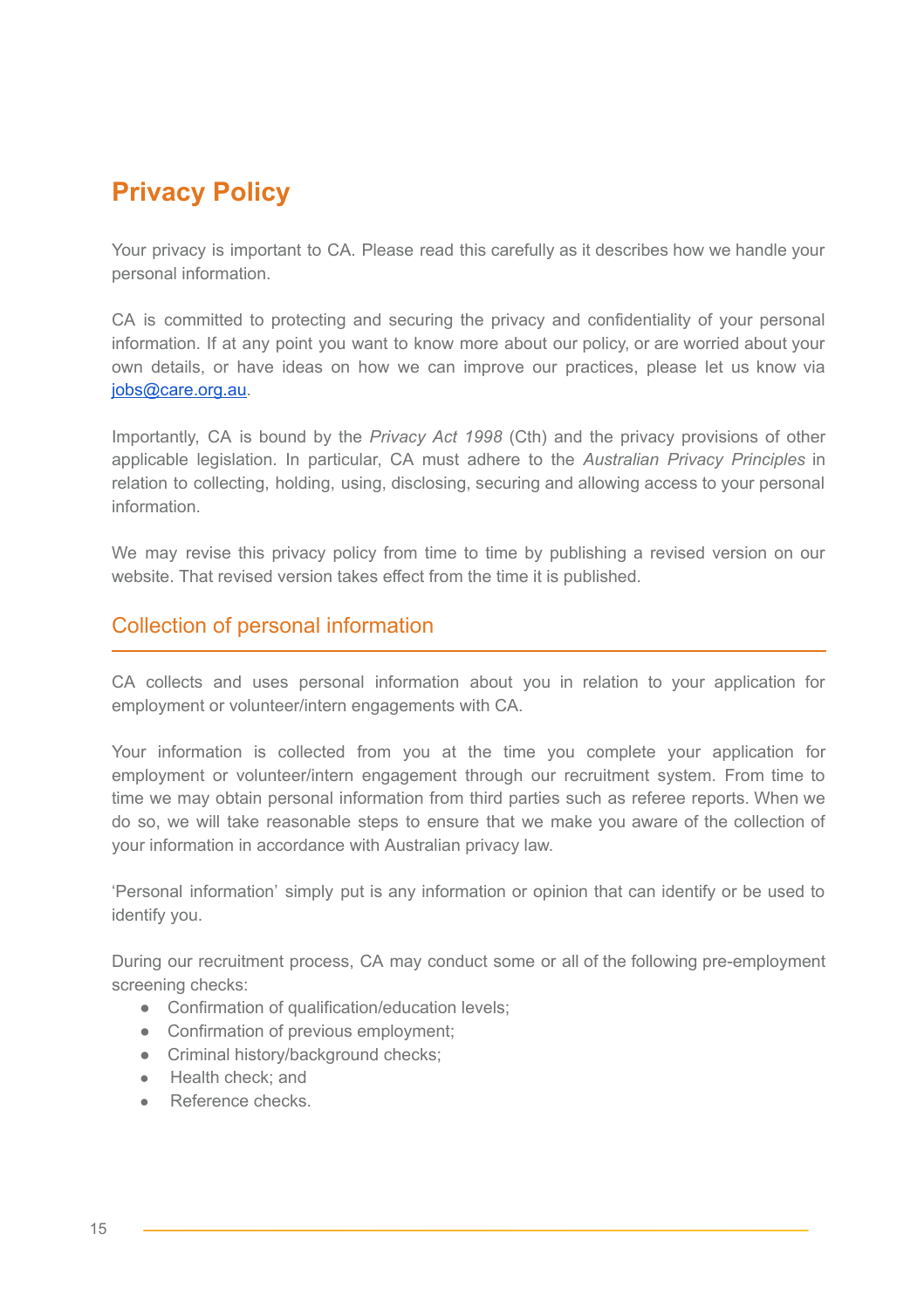#### Why does CA collect this information?

- To determine your suitability for employment or volunteer/intern engagement.
- So we can complete all the necessary steps in preparing you for your employment or volunteer/intern engagement should you be successful.
- So we can contact you about your current application or future employment or volunteer/intern opportunity.

#### Disclosure of personal information

The information you provide us with will be disclosed to the CA HR Branch and selection committee members directly involved with the recruitment process.

#### How CA stores your personal information

Your information will be stored by our e-recruitment provider in the cloud on services located in Australia. We require this third party provider, through our agreements with them, to comply with our security guidelines and privacy laws.

#### Access to personal information outside Australia

We are an international organisation with internal information sharing between our country offices. This means that it is possible your personal information may be shared with our offices based outside Australia if selection committee members are based overseas.